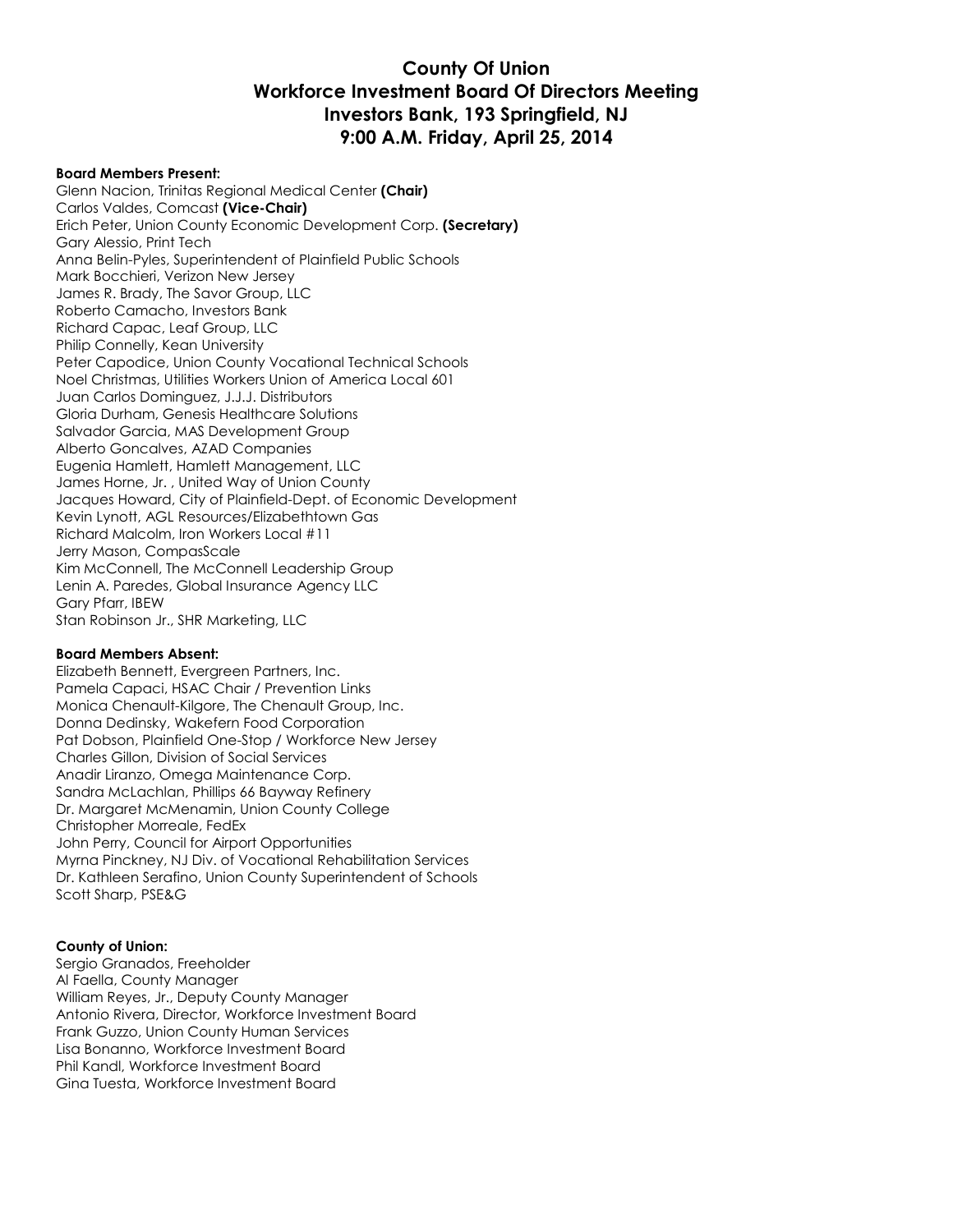# **County Of Union Workforce Investment Board Of Directors Meeting Investors Bank, 193 Springfield, NJ 9:00 A.M. Friday, April 25, 2014**

# **I. CALL TO ORDER**

The meeting was called to order by Workforce Investment Board (WIB) Chairman Mr. Glenn Nacion at 9:07 a.m.

# **II. OPEN PUBLIC MEETINGS ACT**

Ms. Gina Tuesta read the Open Public Meetings Act Statement.

# **III. ROLL CALL**

Ms. Gina Tuesta conducted the Roll Call.

# **IV. APPROVAL OF THE SEPTEMBER 27, 2013 MEETING MINUTES**

Gary Pfarr made a motion to approve the February 27, 2014 Meeting Minutes as presented. It was seconded by Jim Brady and carried unanimously.

### **V. MEMBERSHIP APPOINTMENTS / REAPPOINTMENTS**

Mr. Antonio Rivera reported on the new Workforce Investment Board appointments and replacement appointments:

### **New Private Sector Appointments:**

Kamron Tasharofi, M.D.

Union County Health Care Associates

# **Replacement Appointments:**

Jean Koszulinski

County of Union One Stop Operator

Alberto Goncalves made a motion to approve the Workforce Investment Board appointments as presented. It was second by Kevin Lynott and carried.

# **VI. WIB Director's Report**

Mr. Antonio Rivera discussed the following Workforce Investment Board updates:

- The Union County Workforce Investment Board was recently recertified by the state. Recertification ensures the WIB can operate and take advantage of federal and state resources which benefits the County and its residents. This is a tedious task and thanks the Board for all of their help.
- The County is currently preparing for an Evaluation of the Union County One-Stop Career Centers. The evaluation will provide a thorough examination of all qualitative and quantitative aspects of the Centers. The county has partnered with the company Future Works, which will provide a quantitative analysis. Negotiations are currently underway with Rutgers Heldridge Center for qualitative aspect of evaluation. The evaluation will take a look at the quality of services provided and how the One Stop can improve to provide the best service possible.
- The Union County Board of Chosen Freeholders and Union County Workforce Investment Board's Business to Business Networking Reception will be held on May 24<sup>th</sup>, 2014 at The Lobby